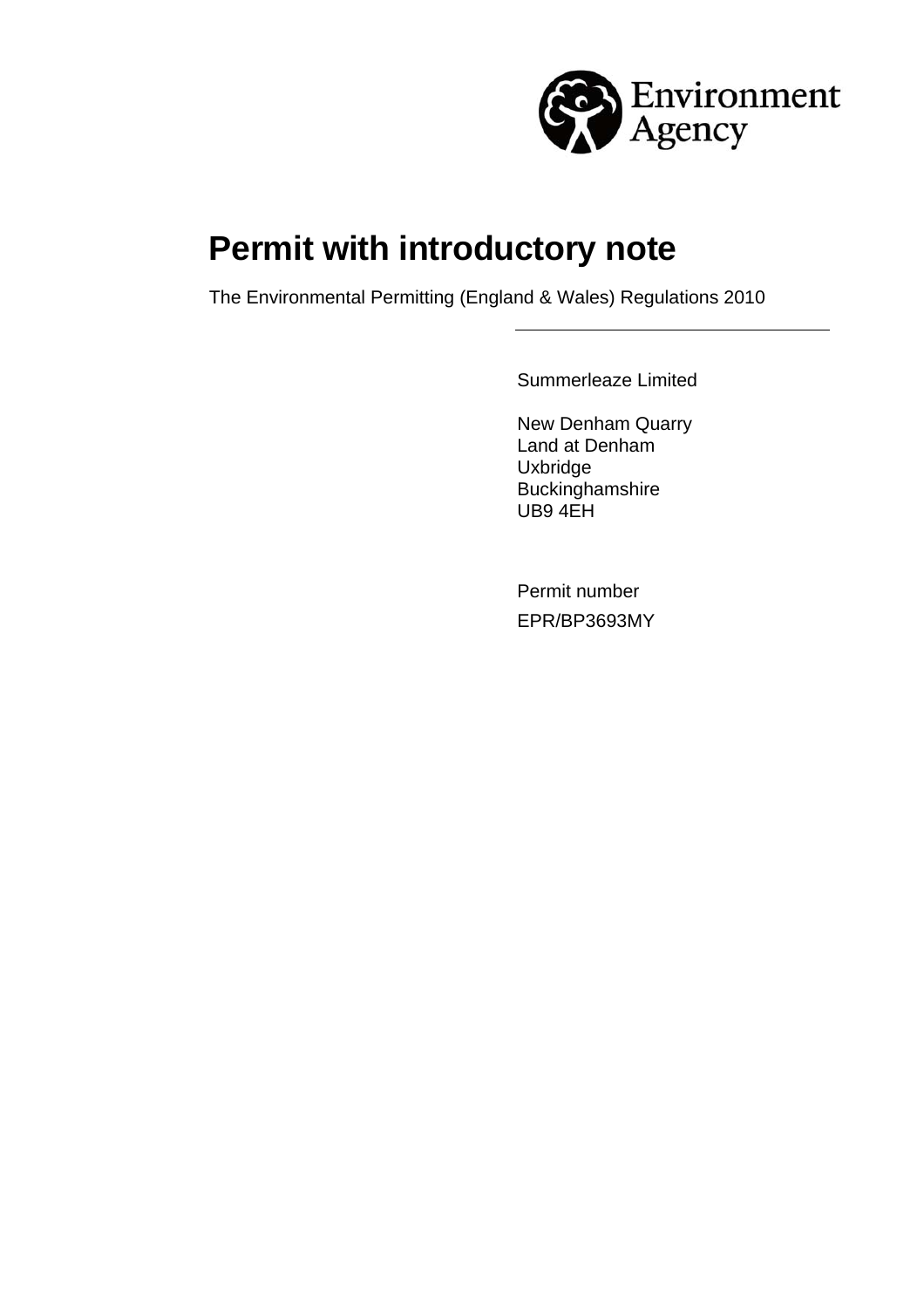## **New Denham Quarry Permit Number EPR/BP3693MY**

## **Introductory note**

#### *This introductory note does not form a part of the permit*

The main features of the facility are as follows. This permit is to allow the deposit as a recovery operation of 467000m<sup>3</sup> of inert waste to change the water profile at the site to reduce surface area to reduce possibility of birdstrike at local airfields and also to create boating and recreational areas.

The status log of the permit sets out the permitting history, including any changes to the permit reference number

| <b>Status Log of the permit</b>        |                         |                 |
|----------------------------------------|-------------------------|-----------------|
| <b>Detail</b>                          | <b>Date</b>             | <b>Comments</b> |
| Application EPR/BP3693MY               | Duly made<br>12/03/2009 |                 |
| <b>Additional Information Received</b> | 29/04/2010              |                 |
| <b>Additional Information Received</b> | 09/08/2010              |                 |
| Permit EPR/BP3693MY determined         | 24/08/2010              |                 |

End of Introductory Note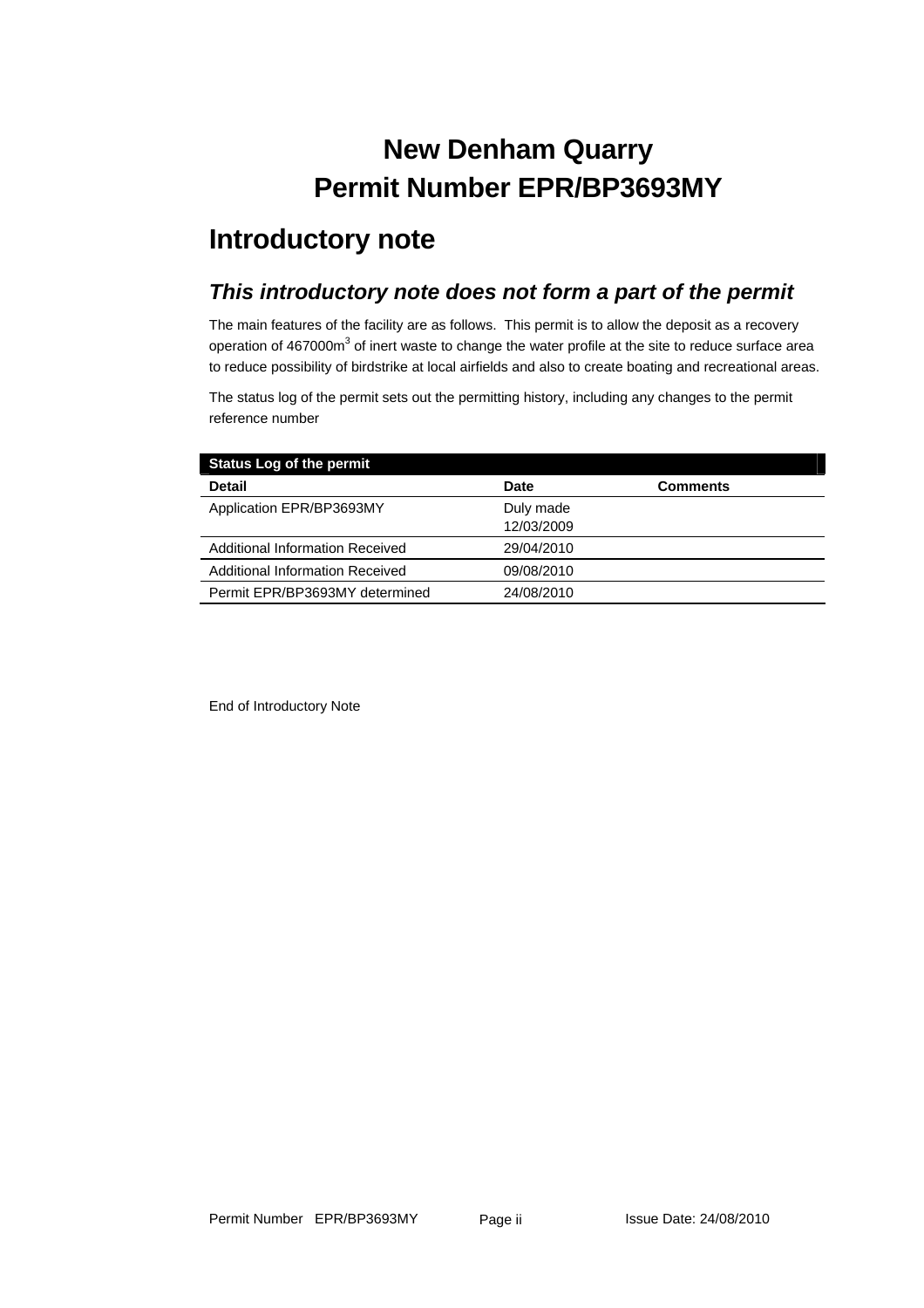#### Permit

The Environmental Permitting (England and Wales) Regulations 2010

## **Permit**

#### Permit number **EPR/BP3693MY**

The Environment Agency hereby authorises, under regulation 13 of the Environmental Permitting (England and Wales) Regulations 2010

**Summerleaze Limited** ("the operator"),

whose registered office is

*7 Summerleaze Road Maidenhead Berkshire SL6 8SP* 

company registration number 01738920

to operate waste operations at

*New Denham Quarry Denham Road Uxbridge Buckinghamshire UB9 4EH* 

to the extent authorised by and subject to the conditions of this permit.

Name Date **Date** 

24 August 2010

Authorised on behalf of the Environment Agency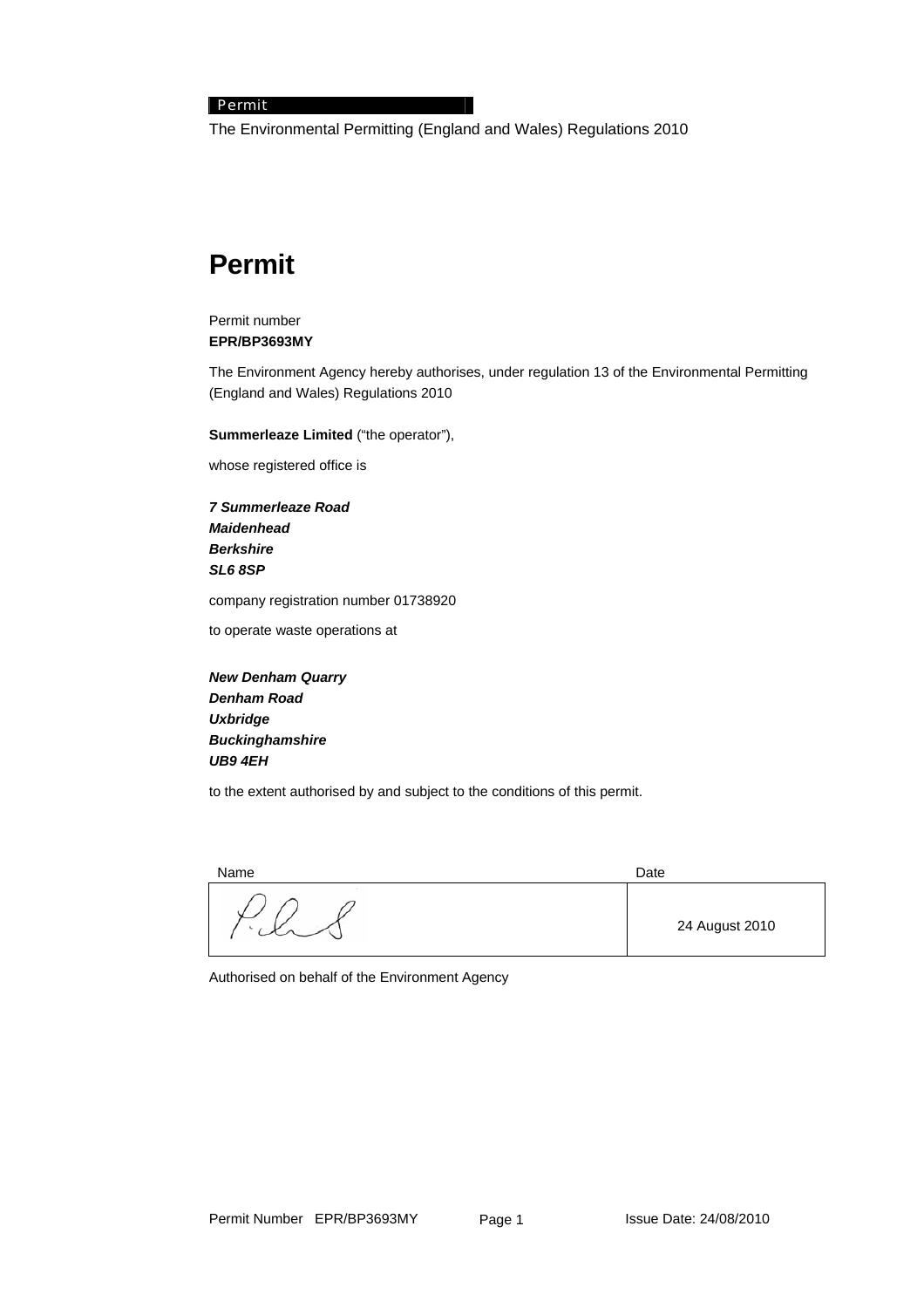## **Conditions**

### **1 Management**

#### **1.1 General management**

- 1.1.1 The operator shall manage and operate the activities:
	- (a) in accordance with a written management system that identifies and minimises risks of pollution, including those arising from operations, maintenance, accidents, incidents, non-conformances, closure and those drawn to the attention of the operator as a result of complaints; and
	- (b) using sufficient competent persons and resources.
- 1.1.2 Records demonstrating compliance with condition 1.1.1 shall be maintained.
- 1.1.3 Any person having duties that are or may be affected by the matters set out in this permit shall have convenient access to a copy of it kept at or near the place where those duties are carried out.
- 1.1.4 The operator shall comply with the requirements of an approved competence scheme

## **2 Operations**

#### **2.1 Permitted activities**

2.1.1 The operator is only authorised to carry out the activities specified in schedule 1 table S1.1 (the "activities").

#### **2.2 The site**

2.2.1 The activities shall not extend beyond the site, being the land shown edged in green on the site plan at schedule 7 to this permit.

#### **2.3 Operating techniques**

- 2.3.1 (a) The activities shall, subject to the conditions of this permit, be operated using the techniques and in the manner described in the documentation specified in schedule 1, table S1.2, unless otherwise agreed in writing by the Environment Agency.
	- (b) If notified by the Environment Agency that the activities are giving rise to pollution, the operator shall submit to the Environment Agency for approval within the period specified, a revision of any plan specified in schedule 1, table S1.2 or otherwise required under this permit, and shall implement the approved revised plan in place of the original from the date of approval, unless otherwise agreed in writing by the Environment Agency.
- 2.3.2 Waste shall only be accepted if: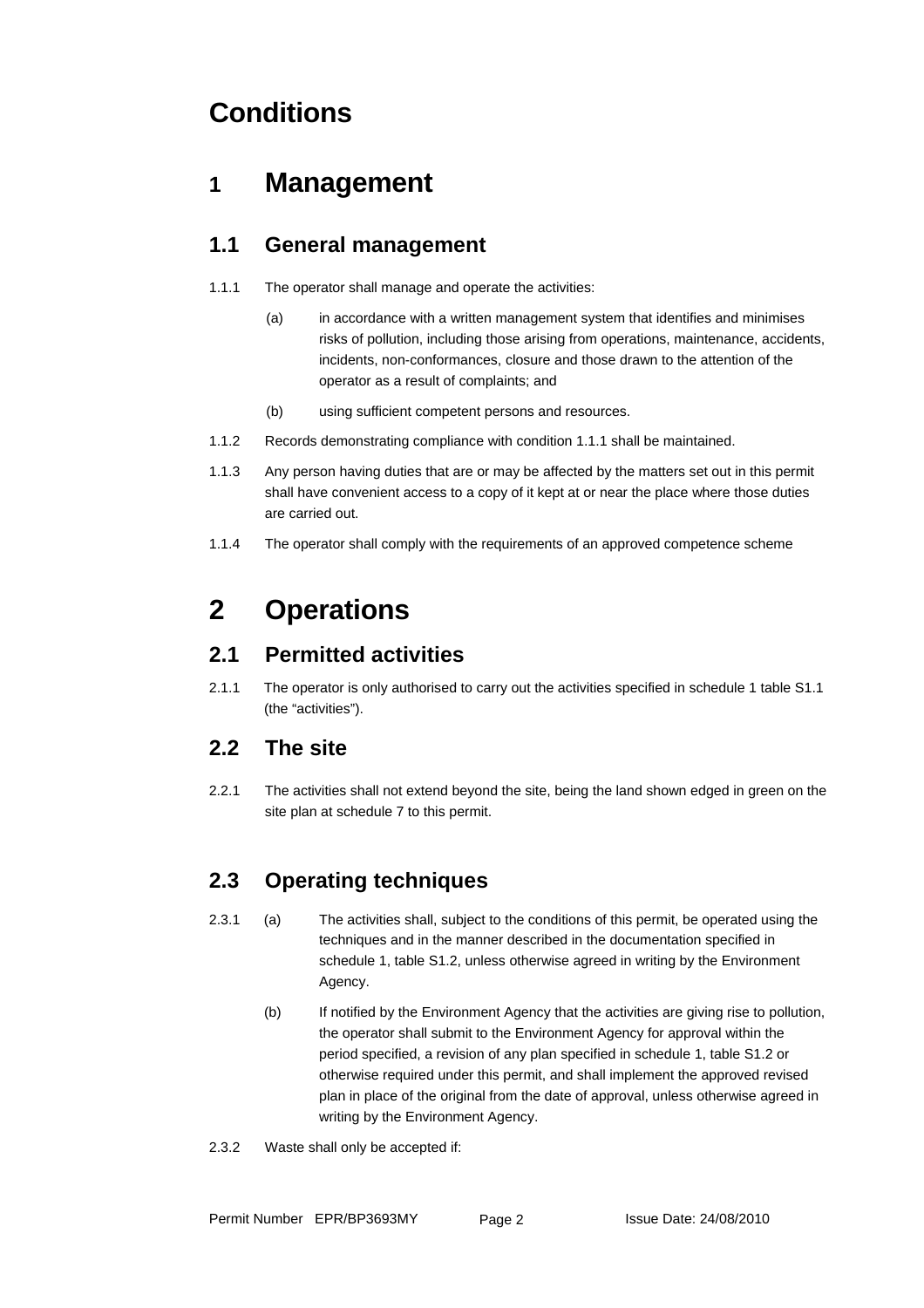- (a) it is of a type and quantity listed in schedule 2 table S2.1; and
- (b) it conforms to the description in the documentation supplied by the producer and holder.

## **3 Emissions and monitoring**

#### **3.2 Emissions of substances not controlled by emission limits**

- 3.2.1 Emissions of substances not controlled by emission limits (excluding odour) shall not cause pollution. The operator shall not be taken to have breached this condition if appropriate measures, including, but not limited to, those specified in any approved emissions management plan, have been taken to prevent or where that is not practicable, to minimise, those emissions.
- 3.2.2 The operator shall:
	- (a) if notified by the Environment Agency that the activities are giving rise to pollution, submit to the Environment Agency for approval within the period specified, an emissions management plan;
	- (b) implement the approved emissions management plan, from the date of approval, unless otherwise agreed in writing by the Environment Agency.

#### **3.3 Odour**

- 3.3.1 Emissions from the activities shall be free from odour at levels likely to cause pollution outside the site, as perceived by an authorised officer of the Environment Agency, unless the operator has used appropriate measures, including, but not limited to, those specified in any approved odour management plan, to prevent or where that is not practicable to minimise the odour.
- 3.3.2 The operator shall:
	- (a) if notified by the Environment Agency that the activities are giving rise to pollution outside the site due to odour, submit to the Environment Agency for approval within the period specified, an odour management plan:
	- (b) implement the approved odour management plan, from the date of approval, unless otherwise agreed in writing by the Environment Agency.

#### **3.4 Noise and vibration**

- 3.4.1 Emissions from the activities shall be free from noise and vibration at levels likely to cause pollution outside the site, as perceived by an authorised officer of the Environment Agency, unless the operator has used appropriate measures, including, but not limited to, those specified in any approved noise and vibration management plan to prevent or where that is not practicable to minimise the noise and vibration.
- 3.4.2 The operator shall: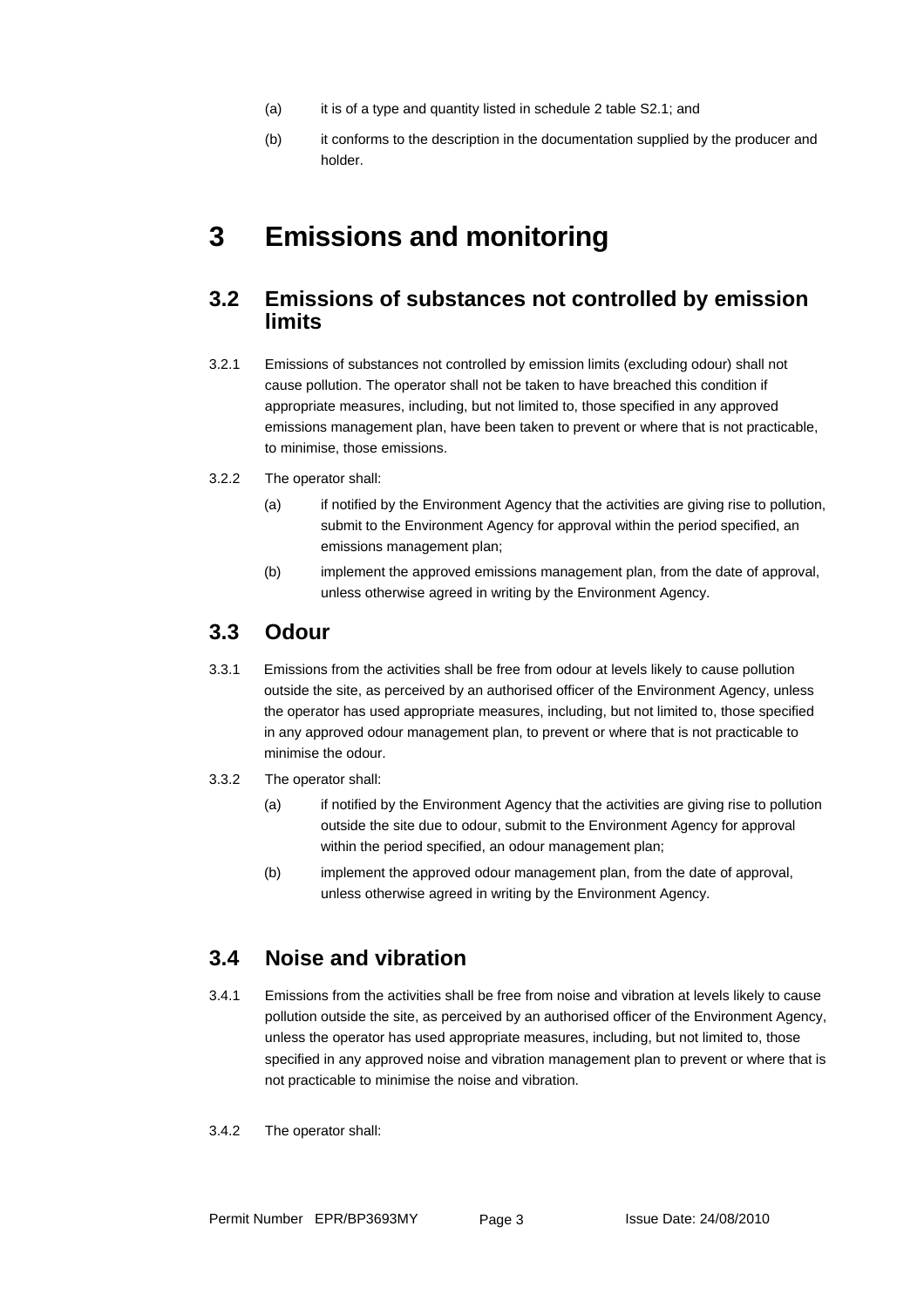- (a) if notified by the Environment Agency that the activities are giving rise to pollution outside the site due to noise and vibration, submit to the Environment Agency for approval within the period specified, a noise and vibration management plan;
- (b) implement the approved noise and vibration management plan, from the date of approval, unless otherwise agreed in writing by the Environment Agency.

## **4 Information**

#### **4.1 Records**

- 4.1.1 All records required to be made by this permit shall:
	- (a) be legible;
	- (b) be made as soon as reasonably practicable;
	- (c) if amended, be amended in such a way that the original and any subsequent amendments remain legible, or are capable of retrieval; and
	- (d) be retained, unless otherwise agreed in writing by the Environment Agency, for at least 6 years from the date when the records were made, or in the case of the following records until permit surrender:
		- (i) off-site environmental effects; and
		- (ii) matters which affect the condition of the land and groundwater.
- 4.1.2 The operator shall keep on site all records, plans and the management system required to be maintained by this permit, unless otherwise agreed in writing by the Environment Agency.

### **4.2 Reporting**

- 4.2.1 The operator shall send all reports and notifications required by the permit to the Environment Agency using the contact details supplied in writing by the Environment Agency.
- 4.2.2 Within one month of the end of each quarter, the operator shall submit to the Environment Agency using the form made available for the purpose, the information specified on the form relating to the site and the waste accepted and removed from it during the previous quarter.

#### **4.3 Notifications**

- 4.3.1 The Environment Agency shall be notified without delay following the detection of:
	- (a) any malfunction, breakdown or failure of equipment or techniques, accident, or emission of a substance not controlled by an emission limit which has caused, is causing or may cause significant pollution;
	- (b) the breach of a limit specified in the permit; or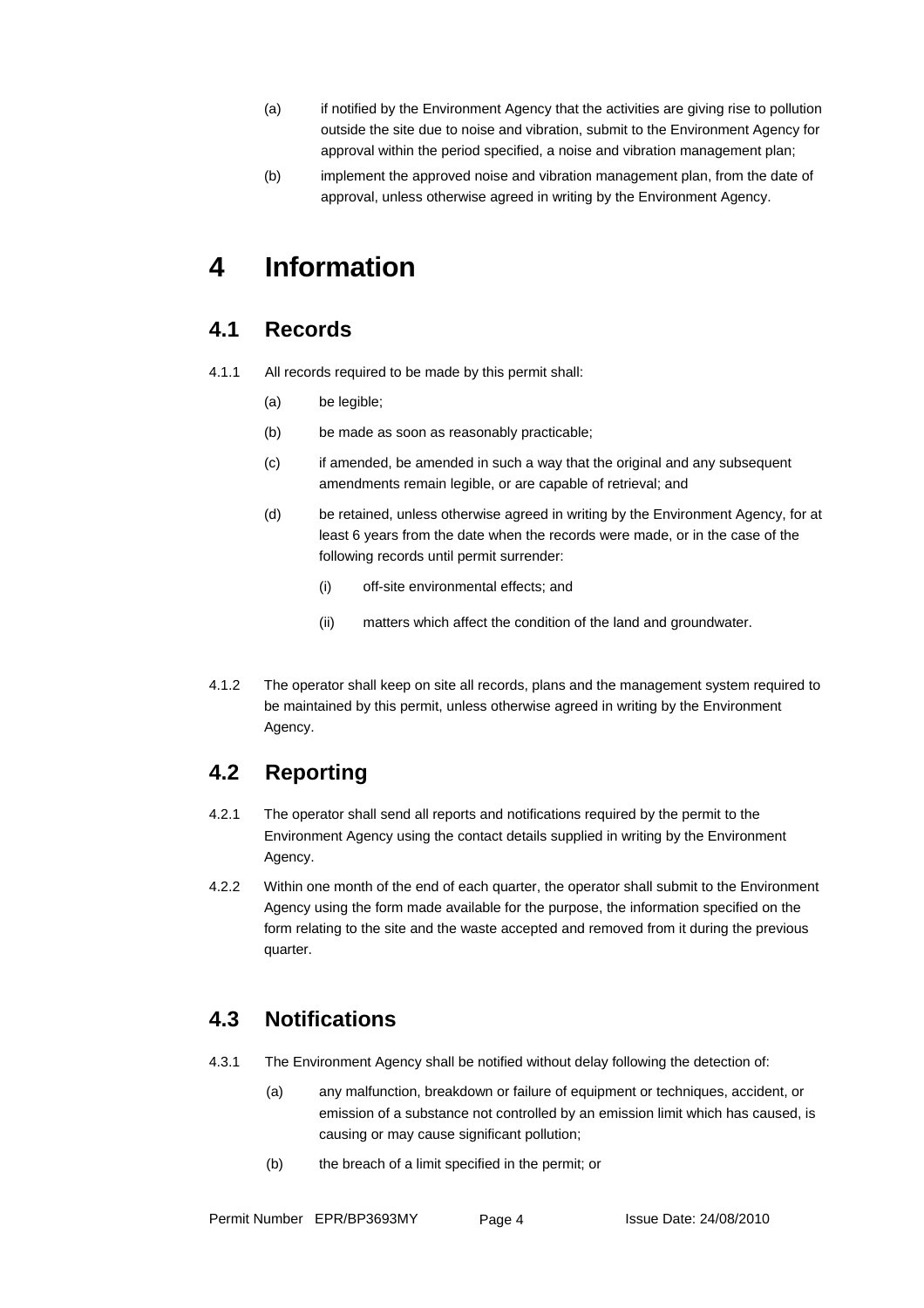- (c) any significant adverse environmental effects.
- 4.3.2 Any information provided under condition 4.3.1 shall be confirmed by sending the information listed in schedule 5 to this permit within the time period specified in that schedule.
- 4.3.3 Where the Environment Agency has requested in writing that it shall be notified when the operator is to undertake monitoring and/or spot sampling, the operator shall inform the Environment Agency when the relevant monitoring and/or spot sampling is to take place. The operator shall provide this information to the Environment Agency at least 14 days before the date the monitoring is to be undertaken.
- 4.3.4 The Environment Agency shall be notified within 14 days of the occurrence of the following matters, except where such disclosure is prohibited by Stock Exchange rules:

Where the operator is a registered company:

- (a) any change in the operator's trading name, registered name or registered office address; and
- (b) any steps taken with a view to the operator going into administration, entering into a company voluntary arrangement or being wound up.

Where the operator is a corporate body other than a registered company:

- (a) any change in the operator's name or address; and
- (b) any steps taken with a view to the dissolution of the operator.

In any other case:

- (a) the death of any of the named operators (where the operator consists of more than one named individual);
- (b) any change in the operator's name(s) or address(es); and
- (c) any steps taken with a view to the operator, or any one of them, going into bankruptcy, entering into a composition or arrangement with creditors, or, in the case of them being in a partnership, dissolving the partnership.
- 4.3.5 Where the operator proposes to make a change in the nature or functioning, or an extension of the activities, which may have consequences for the environment and the change is not otherwise the subject of an application for approval under the Regulations or this permit:
	- (a) the Environment Agency shall be notified at least 14 days before making the change; and
	- (b) the notification shall contain a description of the proposed change in operation.

#### **4.4 Interpretation**

- 4.4.1 In this permit the expressions listed in schedule 6 shall have the meaning given in that schedule.
- 4.4.2 In this permit references to reports and notifications mean written reports and notifications, except where reference is made to notification being made "without delay", in which case it may be provided by telephone.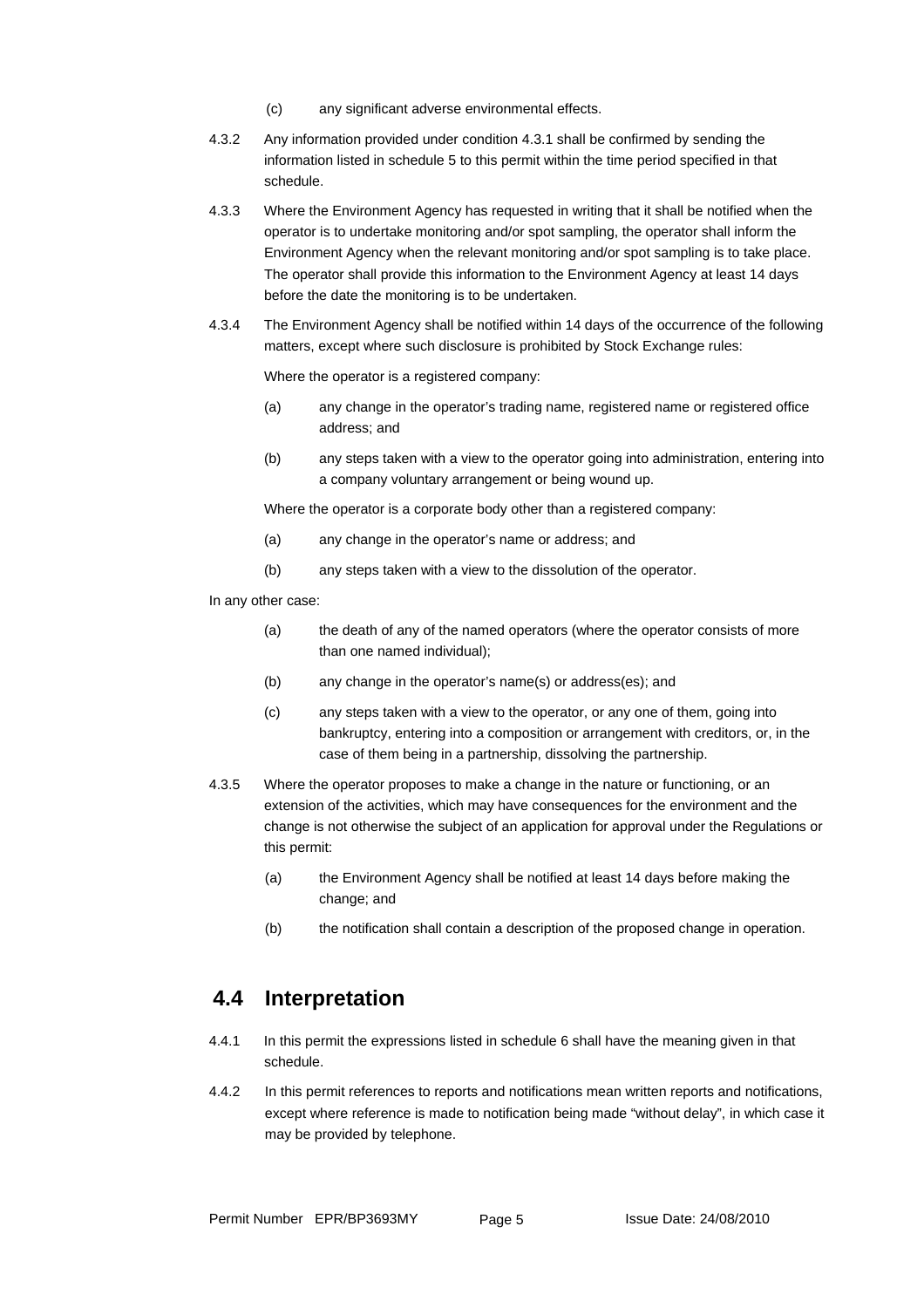## **Schedule 1 - Operations**

| <b>Table S1.1 activities</b>                                                             |                                                                           |
|------------------------------------------------------------------------------------------|---------------------------------------------------------------------------|
| Description of activities for waste<br>operations                                        | <b>Limits of activities</b>                                               |
| <b>R13:</b> Storage of waste pending any of the<br>operations numbered R3 to R5          | Secure storage and use of waste types listed in table<br>S <sub>2.1</sub> |
| <b>R3:</b> Recycling/reclamation of organic<br>substances which are not used as solvents |                                                                           |
| <b>R5:</b> Recycling/reclamation of other inorganic<br>materials                         |                                                                           |

| <b>Table S1.2 Operating techniques</b> |                                                     |                         |
|----------------------------------------|-----------------------------------------------------|-------------------------|
| <b>Description</b>                     | <b>Parts</b>                                        | Date<br><b>Received</b> |
| Waste recovery plan                    | P412.0063.00026                                     | 29/04/2010              |
|                                        | Drawing M02146 (h).01 Recovery Material Locations;  |                         |
|                                        | Drawing M02146 (h).02 Area A Plan and Sections;     |                         |
|                                        | Drawing M02146 (h).03 Area B Plan and Sections;     |                         |
|                                        | Drawing M02146 (h).04 Area C Plan and Sections;     |                         |
|                                        | Drawing M02146 (h).07 Area F Plan and Sections;     |                         |
|                                        | Drawing M02146 (h).08 Area D & E Plan and Sections. |                         |
|                                        | Drawing M02146 (h).09 Restoration and afteruse plan |                         |
| Waste acceptance<br>criteria           | All parts                                           | 09/08/2010              |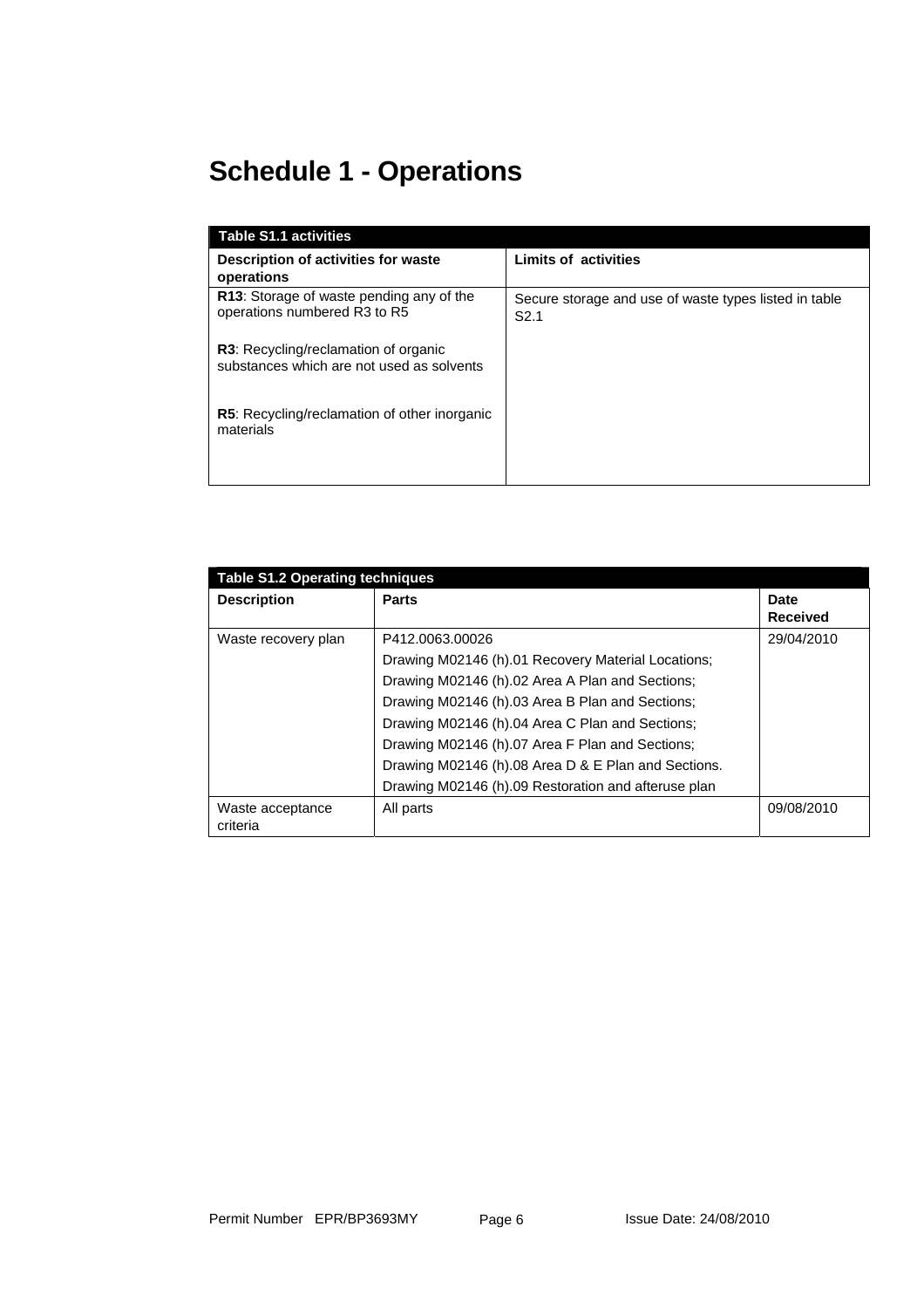## **Schedule 2 - Waste types, raw materials and fuels**

|                                     | Table S2.1 Permitted waste types and quantities for waste recovery activity                                                                                            |
|-------------------------------------|------------------------------------------------------------------------------------------------------------------------------------------------------------------------|
| <b>Exclusions</b>                   |                                                                                                                                                                        |
|                                     | Wastes having any of the following characteristics shall not be accepted:                                                                                              |
| $\bullet$                           | Consisting mainly or solely of dusts, powders or loose fibres;                                                                                                         |
| Hazardous Wastes;<br>$\bullet$      |                                                                                                                                                                        |
| Wastes in liquid form.<br>$\bullet$ |                                                                                                                                                                        |
|                                     | Maximum Quantities 467000m <sup>3</sup>                                                                                                                                |
| Waste code                          | <b>Description</b>                                                                                                                                                     |
| 01                                  | WASTES RESULTING FROM EXPLORATION, MINING, QUARRYING AND<br>PHYSICAL AND CHEMICAL TREATMENT OF MINERALS                                                                |
| 01 01                               | Wastes from mineral excavation                                                                                                                                         |
| 01 01 02                            | Wastes from non-metalliferous excavation                                                                                                                               |
| 01 04                               | Wastes from physical and chemical processing of non-metalliferous minerals                                                                                             |
| 01 04 08                            | Waste gravel and crushed rocks other than those mentioned in 01 04 07                                                                                                  |
| 01 04 09                            | Waste sand and clays                                                                                                                                                   |
| 17                                  | CONSTRUCTION AND DEMOLITION WASTES (INCLUDING EXCAVATED SOIL<br>FROM CONTAMINATED SITES)                                                                               |
| 1701                                | Concrete, bricks, tiles and ceramics                                                                                                                                   |
| 17 01 01                            | Concrete                                                                                                                                                               |
| 17 01 02                            | <b>Bricks</b>                                                                                                                                                          |
| 17 01 03                            | Tiles and ceramics                                                                                                                                                     |
| 17 01 07                            | Mixtures of concrete bricks, tiles and ceramics other than those mentioned in 17 01 06                                                                                 |
| 1705                                | Soils (excluding soils from excavated sites), stones and dredgings                                                                                                     |
| 17 05 04                            | Soils and stones including chalk other than those mentioned in 17 05 03                                                                                                |
| 19                                  | WASTES FROM WASTE MANAGEMENT FACILITIES, OFF SITE WASTE WATER<br>TREATMENT PLANTS AND PREPARATION OF WATER INTENDED FOR HUMAN<br><b>CONSUMPTION / INDUSTRIAL WASTE</b> |
| 19 12                               | Wastes from the mechanical treatment of waste (for example sorting, crushing,<br>compacting, pelletising) not otherwise specified                                      |
| 19 12 09                            | Minerals (for example sand and stones)                                                                                                                                 |
| 20                                  | MUNICIPAL WASTES (HOUSEHOLD WASTE AND SIMILAR COMMERCIAL,<br>INDUSTRIAL AND INSTITUTIONAL WASTES) INCLUDING SEPARATELY<br><b>COLLECTED FRACTIONS</b>                   |
| 20 02                               | Garden and park wastes (including cemetery waste)                                                                                                                      |
| 20 02 02                            | Soils and stones                                                                                                                                                       |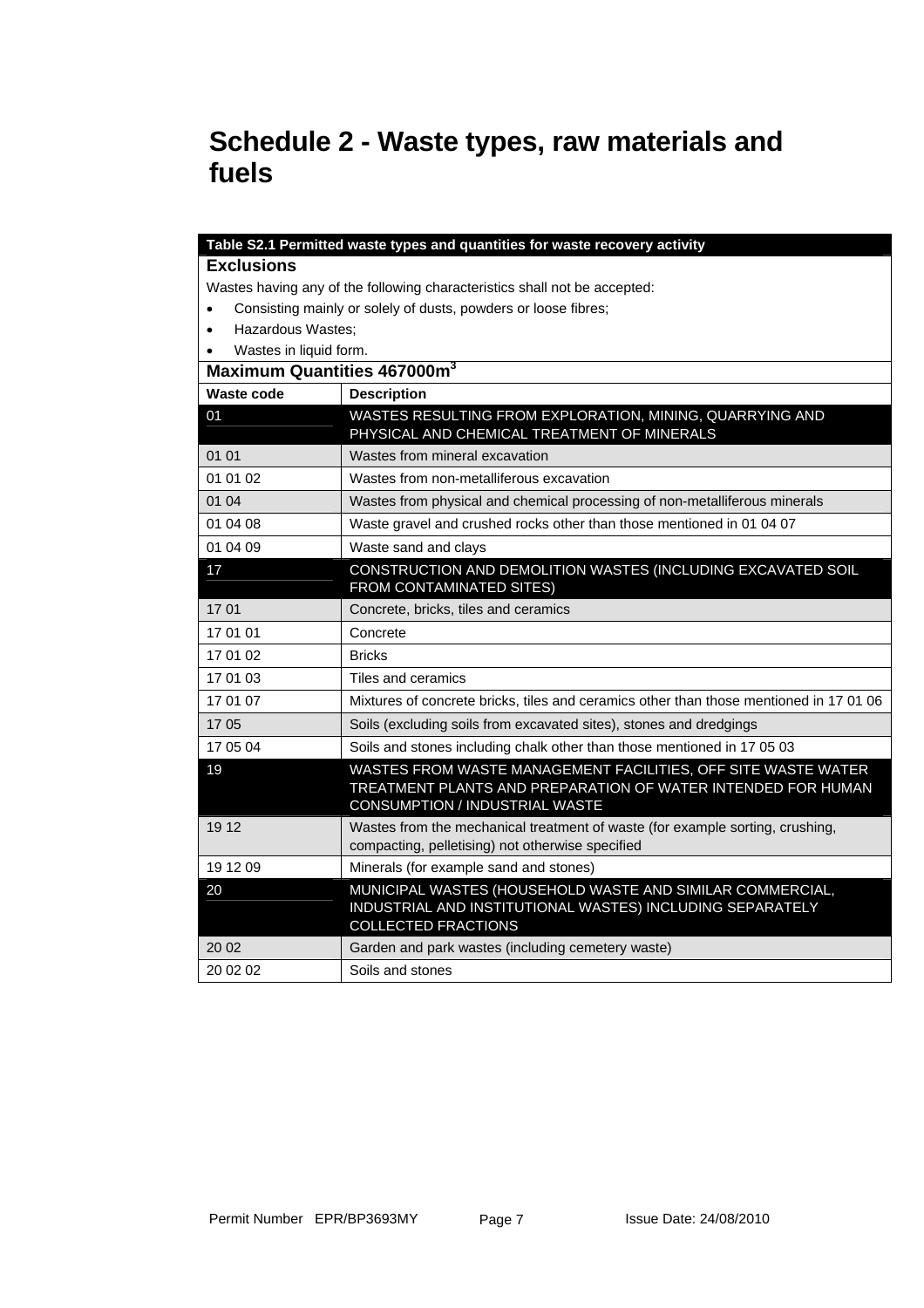## **Schedule 3 – Emissions and monitoring**

*There are no emission limits or associated monitoring requirements.*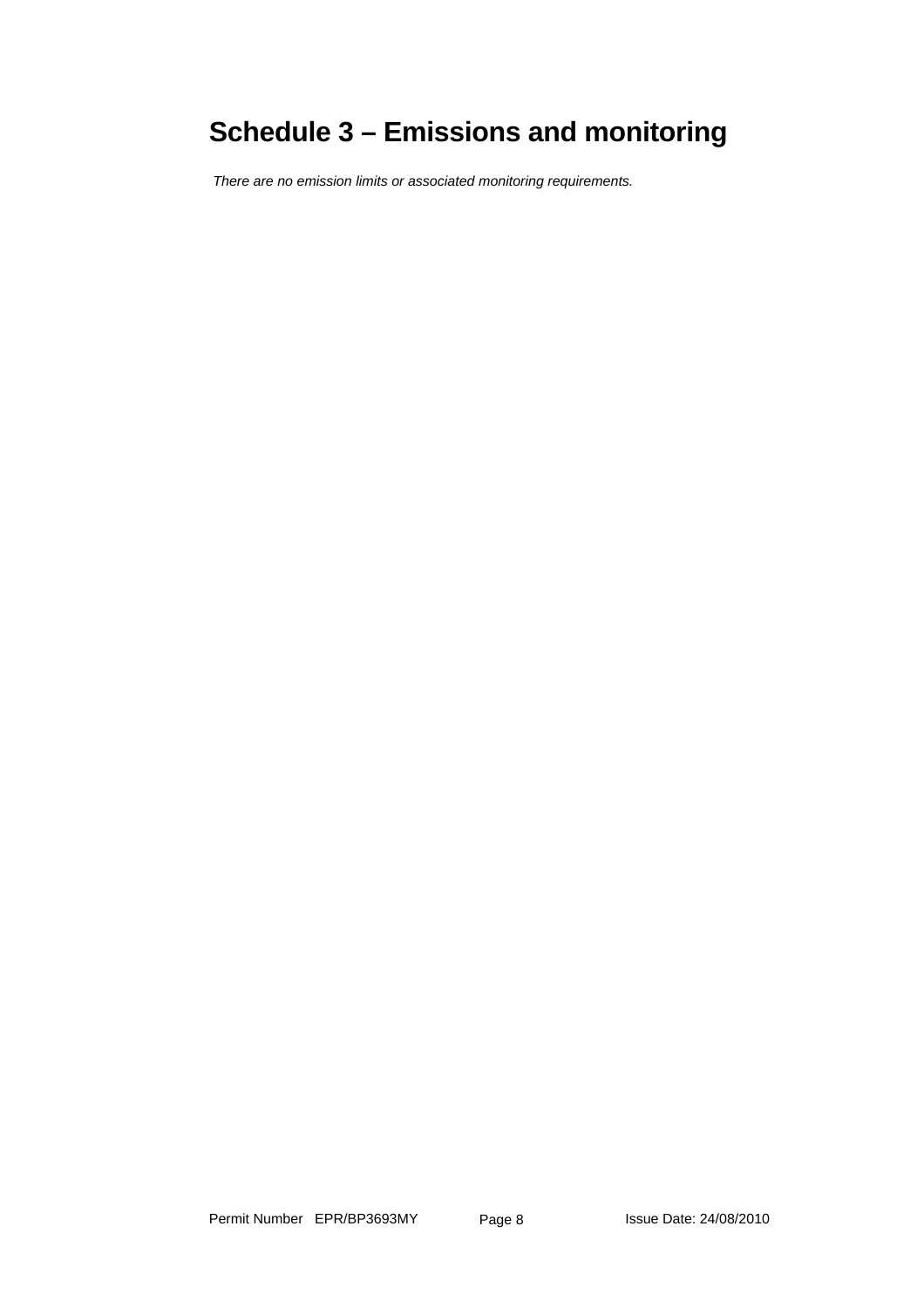# **Schedule 4 - Reporting**

There is no reporting under this schedule*.*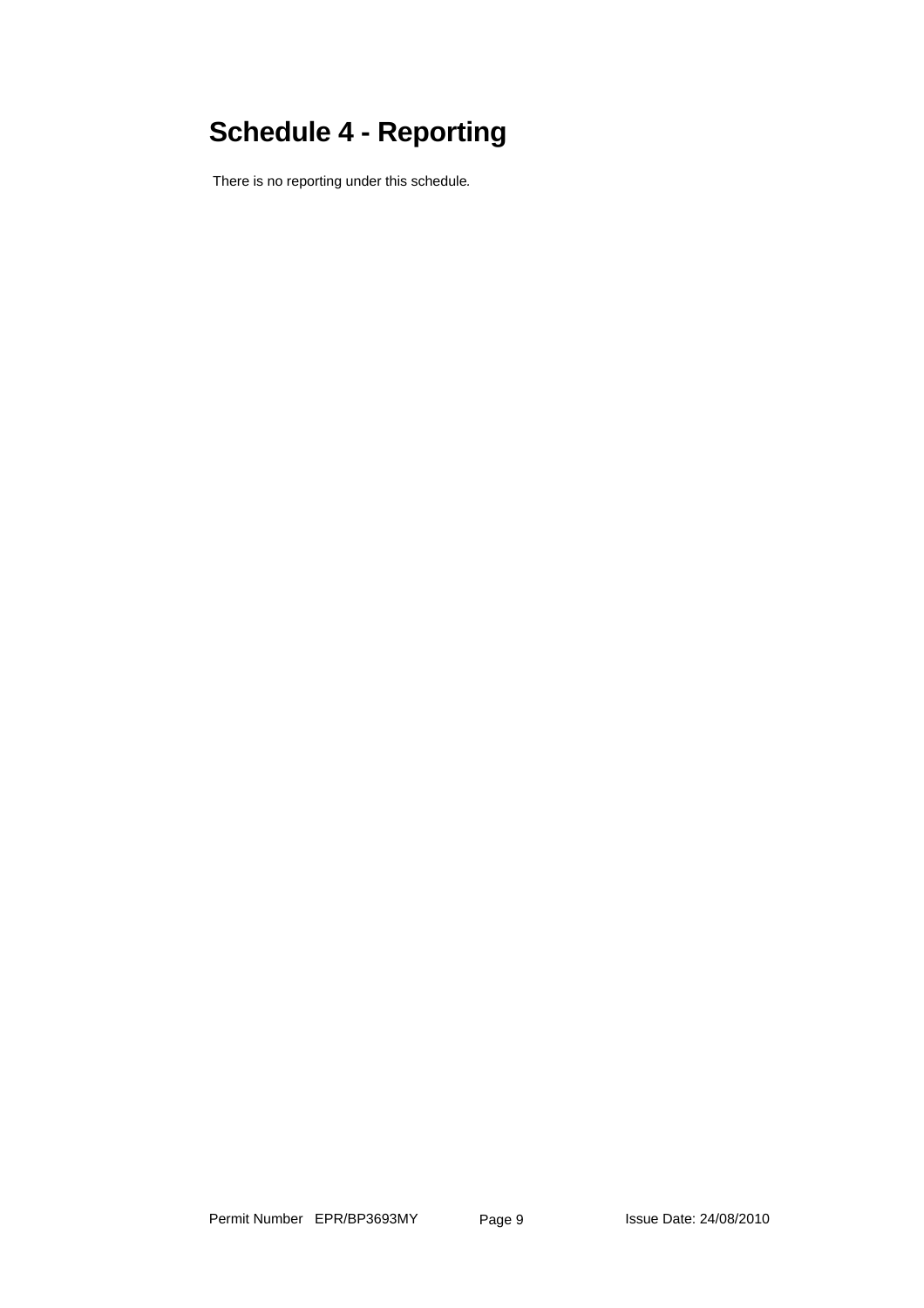## **Schedule 5 - Notification**

These pages outline the information that the operator must provide.

Units of measurement used in information supplied under Part A and B requirements shall be appropriate to the circumstances of the emission. Where appropriate, a comparison should be made of actual emissions and authorised emission limits.

If any information is considered commercially confidential, it should be separated from nonconfidential information, supplied on a separate sheet and accompanied by an application for commercial confidentiality under the provisions of the EP Regulations.

#### Part A

| Permit Number                  |  |
|--------------------------------|--|
| Name of operator               |  |
| <b>Location of Facility</b>    |  |
| Time and date of the detection |  |

**(a) Notification requirements for any malfunction, breakdown or failure of equipment or techniques, accident, or emission of a substance not controlled by an emission limit which has caused, is causing or may cause significant pollution** 

| To be notified within 24 hours of detection |  |  |
|---------------------------------------------|--|--|
| Date and time of the event                  |  |  |
| Reference or description of the             |  |  |
| location of the event                       |  |  |
| Description of where any release            |  |  |
| into the environment took place             |  |  |
| Substances(s) potentially                   |  |  |
| released                                    |  |  |
| Best estimate of the quantity or            |  |  |
| rate of release of substances               |  |  |
| Measures taken, or intended to              |  |  |
| be taken, to stop any emission              |  |  |
| Description of the failure or               |  |  |
| accident.                                   |  |  |

| (b) Notification requirements for the breach of a limit                      |  |  |
|------------------------------------------------------------------------------|--|--|
| To be notified within 24 hours of detection unless otherwise specified below |  |  |
| Emission point reference/ source                                             |  |  |
| Parameter(s)                                                                 |  |  |
| Limit                                                                        |  |  |
| Measured value and uncertainty                                               |  |  |
| Date and time of monitoring                                                  |  |  |
| Measures taken, or intended to                                               |  |  |
| be taken, to stop the emission                                               |  |  |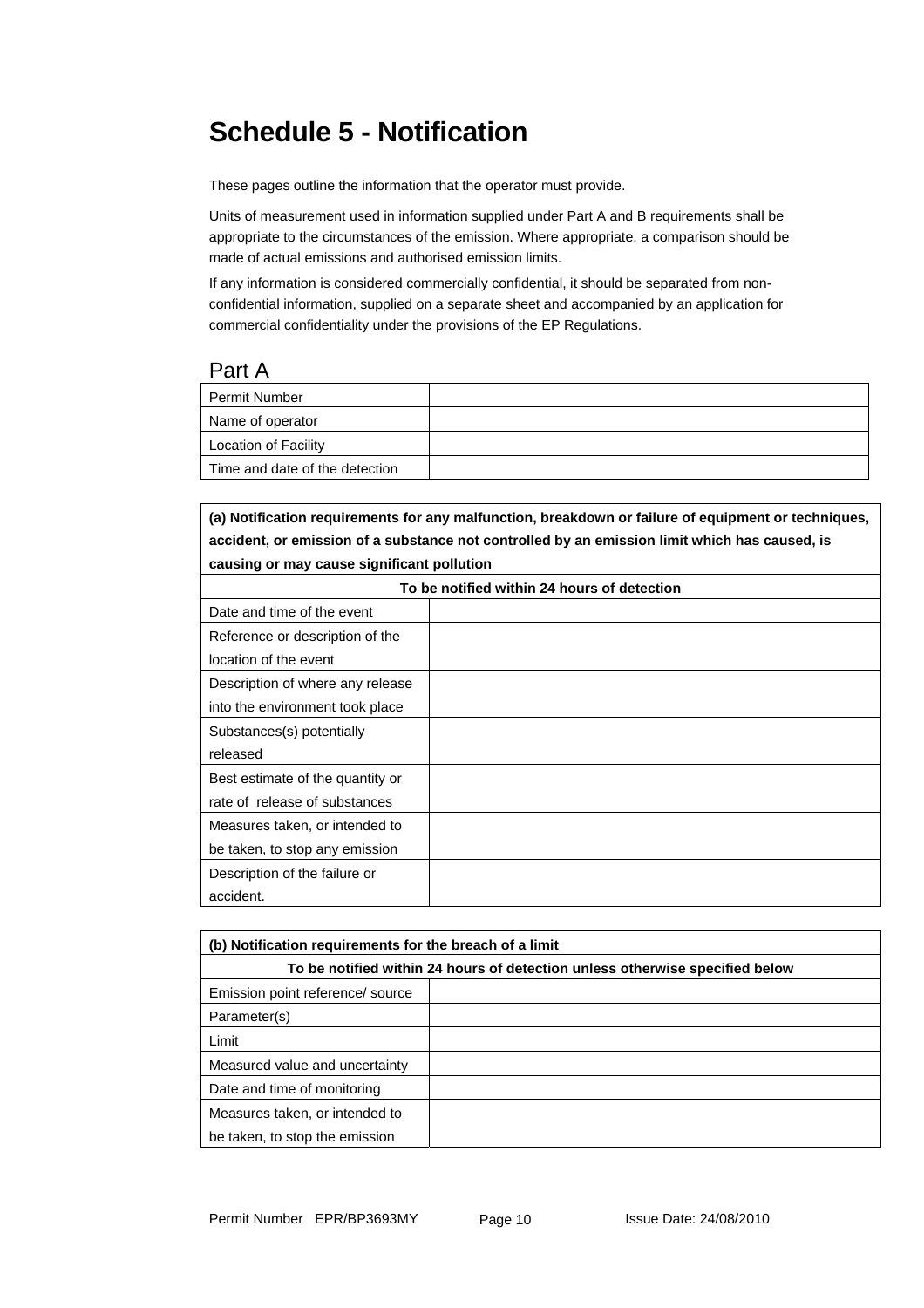| Time periods for notification following detection of a breach of a limit |                            |
|--------------------------------------------------------------------------|----------------------------|
| Parameter                                                                | <b>Notification period</b> |
|                                                                          |                            |
|                                                                          |                            |
|                                                                          |                            |

| (c) Notification requirements for the detection of any significant adverse environmental effect |  |  |
|-------------------------------------------------------------------------------------------------|--|--|
| To be notified within 24 hours of detection                                                     |  |  |
| Description of where the effect on                                                              |  |  |
| the environment was detected                                                                    |  |  |
| Substances(s) detected                                                                          |  |  |
| Concentrations of substances                                                                    |  |  |
| detected                                                                                        |  |  |
| Date of monitoring/sampling                                                                     |  |  |

### Part B - to be submitted as soon as practicable

| Any more accurate information on the matters for     |  |
|------------------------------------------------------|--|
| notification under Part A.                           |  |
| Measures taken, or intended to be taken, to          |  |
| prevent a recurrence of the incident                 |  |
| Measures taken, or intended to be taken, to rectify, |  |
| limit or prevent any pollution of the environment    |  |
| which has been or may be caused by the emission      |  |
| The dates of any unauthorised emissions from the     |  |
| facility in the preceding 24 months.                 |  |

| Name*       |  |
|-------------|--|
| Post        |  |
| Signature   |  |
| <b>Date</b> |  |

\* authorised to sign on behalf of Summerleaze Limited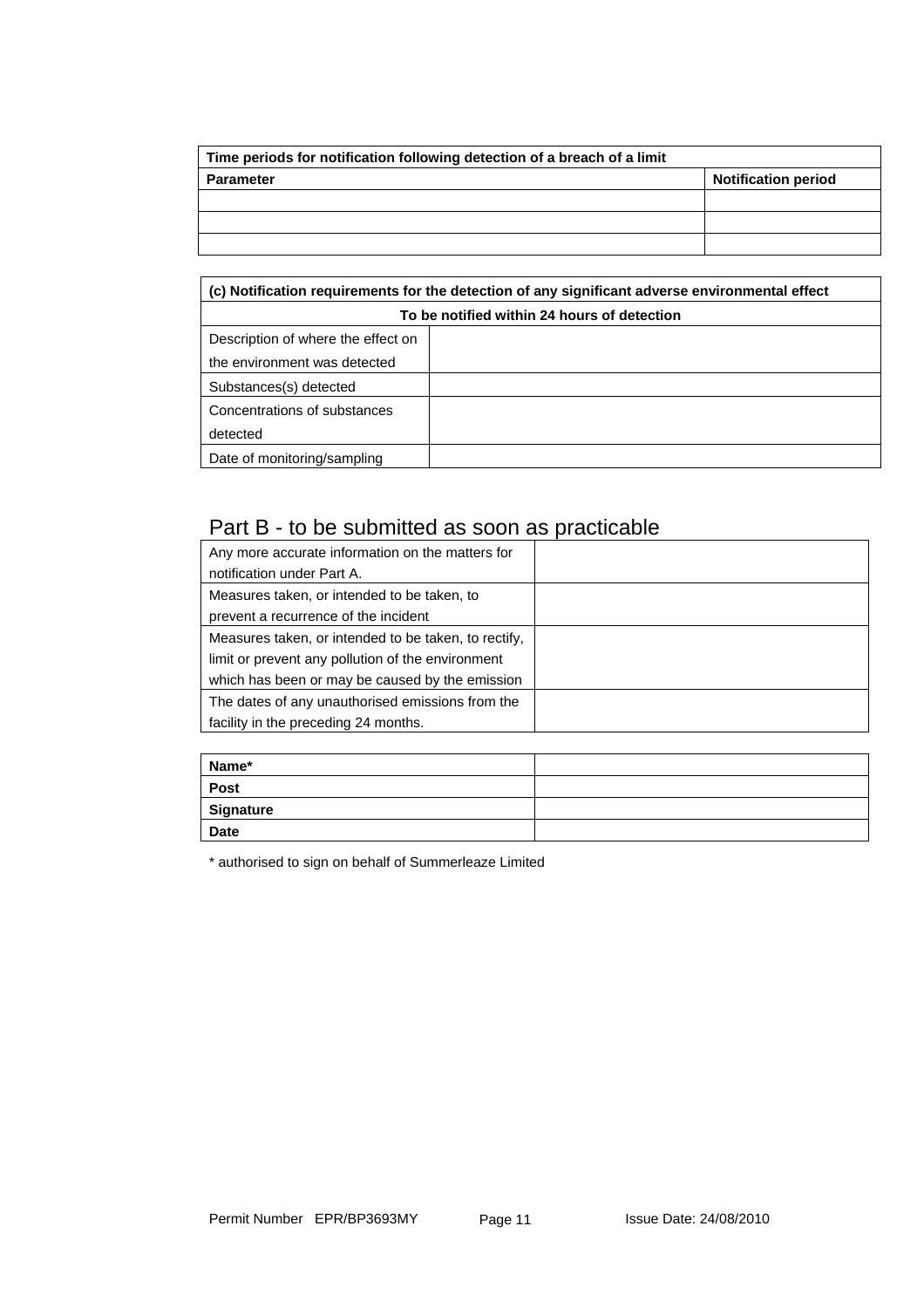## **Schedule 6 - Interpretation**

*"accident"* means an accident that may result in pollution.

*"annually"* means once every year.

*"application"* means the application for this permit, together with any additional information supplied by the operator as part of the application and any response to a notice served under Schedule 5 to the EP Regulations.

*"emissions to land"* includes emissions to groundwater.

*"EP Regulations"* means The Environmental Permitting (England and Wales) Regulations SI 2010 No.675 and words and expressions used in this permit which are also used in the Regulations have the same meanings as in those Regulations.

*"emissions of substances not controlled by emission limits"* means emissions of substances to air, water or land from the activities, either from the emission points specified in schedule 3 or from other localised or diffuse sources, which are not controlled by an emission limit**.**.

*"groundwater"* means all water, which is below the surface of the ground in the saturation zone and in direct contact with the ground or subsoil.

 *"quarter"* means a calendar year quarter commencing on 1 January, 1 April, 1 July or 1 October.

*"year"* means calendar year ending 31 December.